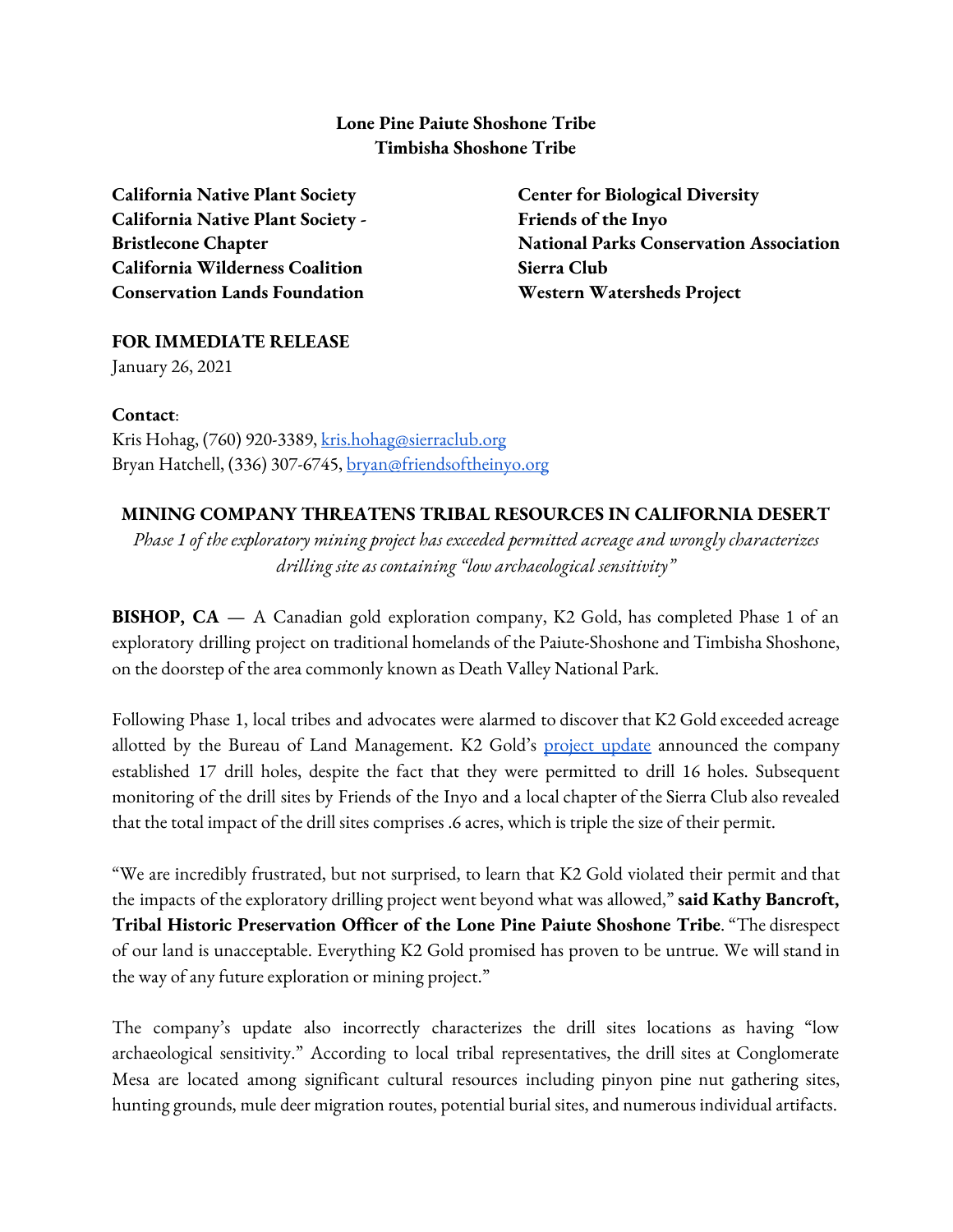K2 Gold's Perdito Exploration Project (also known as 'Mojave Gold Project') is located in Conglomerate Mesa, which is the homeland of the Timbisha Shoshone and Paiute Shoshone Tribes. Local and **federal officials**, conservation groups, business owners, and local residents also oppose mining and drilling on Conglomerate Mesa.

"Conglomerate Mesa is used by tribes native to Timbisha/Death Valley, and those in Payahuunadü, also known as the Owens Valley, for traditional cultural uses, including hunting, and pinyon nut gathering," **said Barbara Durham, Tribal Historic Preservation Officer of the Timbisha Shoshone Tribe.** "The entire Timbisha Shoshone Tribal Council opposes this project. If it continues, it will permanently scar the ancestral lands and traditional territories of the Timbisha Shoshone and Paiute Shoshone Tribes."

K2 Gold's update also [claims](http://k2gold.com/news/index.php?content_id=204) that the company has "engag[ed] and inform[ed] neighboring tribes of the activities at the site." According to local tribal leaders, the company has engaged with tribes to an extent, but ultimately the company has ignored tribes' concerns and suggestions to avoid destruction to these important lands.

"It is unacceptable that K2 Gold has done little to consultand work with Tribes on this project," **said Kris Hohag, citizen of the Bishop Paiute Tribal Nation and Senior Organizing Representative with the Sierra Club**. "We stand with Tribal leaders and allies who are rightfully calling the company out for ignoring local concerns."

The company is expected to begin Phase 2 of drilling exploration early next year. Following exploration, they could sell the rights to another company to develop an industrial-scale, cyanide "heap leach" gold mine in Conglomerate Mesa. Cyanide heap leach mining uses cyanide to extract gold from the earth and poses [significant](https://pubmed.ncbi.nlm.nih.gov/15369321/) hazards to local residents, plants and animals. Further, cyanide leach mining is very water intensive and uses hundreds of millions (even billions) of gallons of water. Advocates assert that there is not enough water available in the area for an industrial mine.

Conglomerate Mesa lies on the traditional homelands of the Paiute-Shoshone and Timbisha Shoshone, one mile from Death Valley National Park. The region comprises approximately 22,500 acres of public lands that are designated as California Desert National Conservation Lands and an Area of Critical Environmental Concern for their cultural significance, biodiversity, and recreation opportunities. Threatened Joshua trees, Inyo rock daisiesand a number of other sensitive plant species call the Mesa home. Visitors enjoy hiking, striking valley views, camping, backpacking, hunting, photography, stargazing and more.

For ongoing updates on Conglomerate Mesa visit [protectconglomeratemesa.com](http://protectconglomeratemesa.com/).